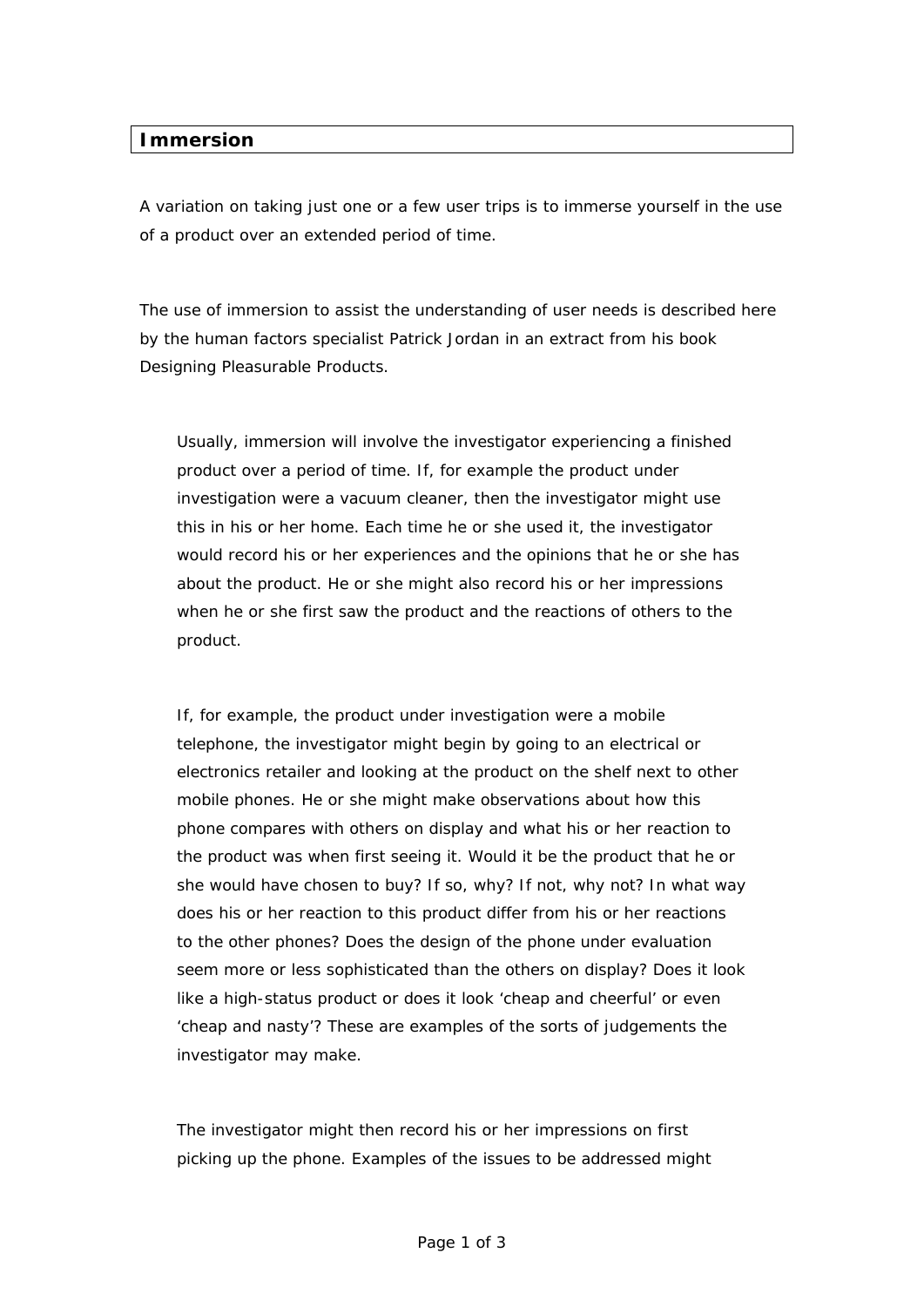include the feel of the phone in the hand – is it pleasant to hold, and does the feeling of the phone radiate an impression of high quality? Do the buttons feel pleasant to the touch?

When they are pressed do they give clear and reassuring tactile feedback? Does the phone fit easily into the pocket of the investigator's jacket? Is it comfortable to walk around with it in the pocket?

Next, the investigator might look at some of the usability aspects of the phone. He or she might begin by trying a few basic tasks – making a phone call, receiving a phone call, putting a number into the memory or selecting a number from those stored in the memory. After this, he or she might go 'out and about' with the phone – using it on the street, in the train, in the home, in restaurants and bars or in the workplace. How does he or she feel when using the phone in these situations – embarrassed, proud, important or idiotic? What role does the design of the phone have in affecting the way the investigator feels?

Perhaps the investigator might try using the phone under more 'extreme' circumstances – during a hike in the countryside, or at a football game … Are there any particular aspects of the design of the phone that affect how pleasurable it is in such circumstances? What happens if the phone is dropped? If it is chipped or scratched does this spoil the appearance of the phone, or does it 'wear well' – retaining its appeal despite sustaining wear or damage?

After a period of experience with the phone, the investigator will then make a judgement about how well the phone performs against the criteria by which its pleasurability is to be judged. In the case of a particular phone, for example, these could be as listed below.

The phone should be guessable. It should be usable at the first or second time of trying for the most basic tasks.